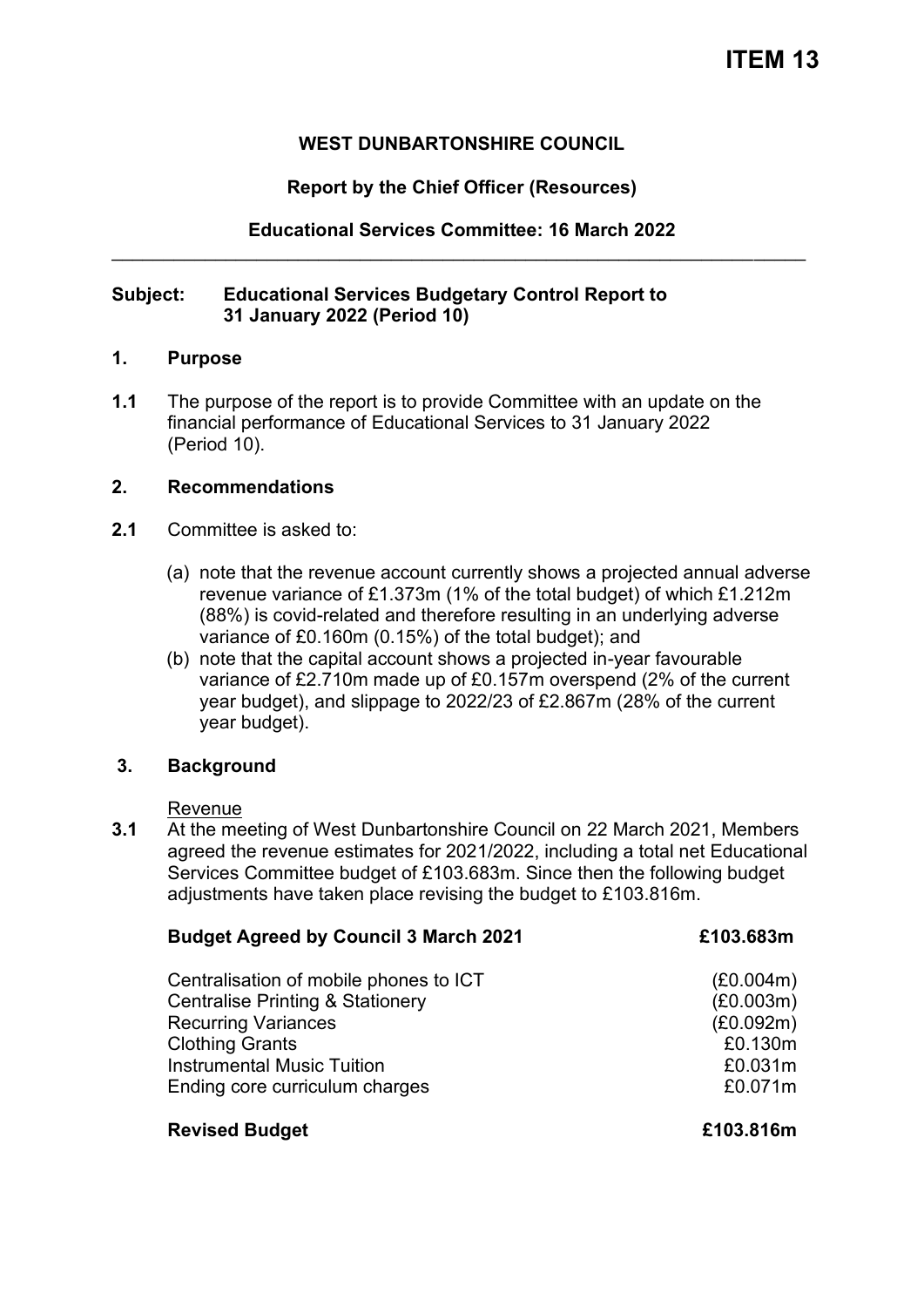**Capital** 

**3.2** At the meeting of Council on 22 March 2021 Members also agreed the updated 10 year General Services Capital Plan for 2021/22 to 2030/31. The three years from 2021/22 to 2023/24 have been approved in detail with the remaining seven years from 2024/25 to 2030/31 being indicative at this stage. After adjusting for anticipated slippage from 2020/21 into 2021/22 the budget agreed for 2021/22 was £9.567m

## **4. Main Issues**

# **Revenue Budget**

- **4.1** The current departmental budgetary position is summarised in Appendix 1, with detailed analysis by service in Appendix 2.
- **4.2** The overall projected full year variance is £1.373m adverse. Some £1.212m of this variance is attributable to covid-related expenditure or income loss (principally from an increase in placements in residential schools, an increase in taxi costs and loss of income from school meals and school lets). Information and all individual variances of over £50,000 are detailed in Appendix 3.
- **4.3** Within our budgetary control reports where additional spending (eg additional cleaning) has been incurred income has been brought in to cover this expenditure. The Scottish Government has provided additional resources for 2021/22 as part of its covid-response . A breakdown of sums granted either as a specific grant or as a redetermination within the Council's overall grant settlement is shown below :-**£000s**

| <b>ŁUUUS</b> |
|--------------|
| 391          |
| 606          |
| 913          |
| 276          |
| 536          |
| 575          |
| 591          |
| £3,888       |
|              |

# **C Capital**

**4.7** The overall Educational Services programme summary report at Appendix 4 shows that the expected over/underspend on the project life is anticipated to be £0.157m over the original budget, and expected slippage of current year budget to 2022/23 to be £2.867m. Appendix 5 highlights the projects at red status and are those with overspends and slippage. Appendix 6 highlights all projects at green status, of which none have an in-year adverse variance of over £0.050m.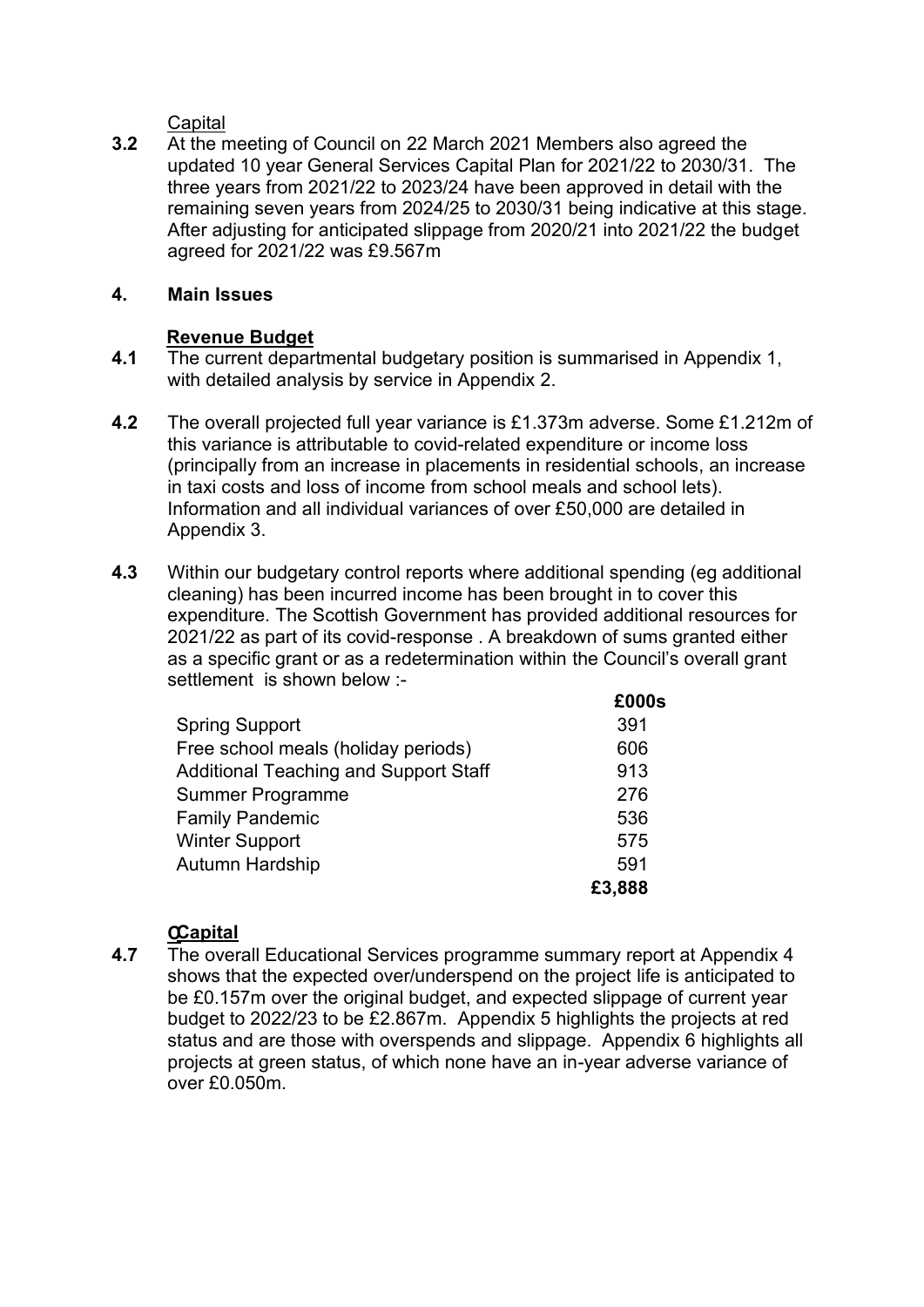**4.8** From the analysis within appendix 5, it can be seen that there are 2 projects with forecast material slippage, listed as follows:

| <b>Project Name</b>               | <b>Slippage</b><br>$(\mathbf{f}$ m |
|-----------------------------------|------------------------------------|
| <b>Schools Estate Improvement</b> | 2 0 7 5                            |
| AV Equipment                      | 0.317                              |

## **5. People Implications**

**5.1** There are no direct people implications.

# **6. Financial and Procurement Implications**

**6.1** Other than the financial position noted above and within the appendices, there are no financial or procurement implications of the budgetary control report.

## **7. Risk Analysis**

**7.1** The main financial risks to the ongoing financial position relate to unforeseen costs and/or reduced income streams being identified between now and the end of the financial year. This is particularly sensitive to the ongoing impact of covid19. Finance staff are in regular discussion with budget holders to ensure potential issues are identified as early as possible in order to mitigate this risk.

## **8. Equalities Impact Assessment (EIA)**

**8.1** The report is for noting and, therefore, no Equalities Impact Assessment was completed for this report.

## **9. Consultation**

**9.1** The views of Education, Finance and Legal services were requested in the preparation of this report and they have advised there are neither any additional issues nor concerns with the proposal. As the report is for noting no further consultation is envisaged.

## **10. Strategic Assessment**

**10.1** Proper budgetary control and sound financial practice are cornerstones of good governance and support Council and officers to pursue the 5 strategic priorities of the Council's Strategic Plan. This report forms part of the financial governance of the Council.

**Laurence Slavin Chief Officer – Resources** 

**Date: 18 February 2022**